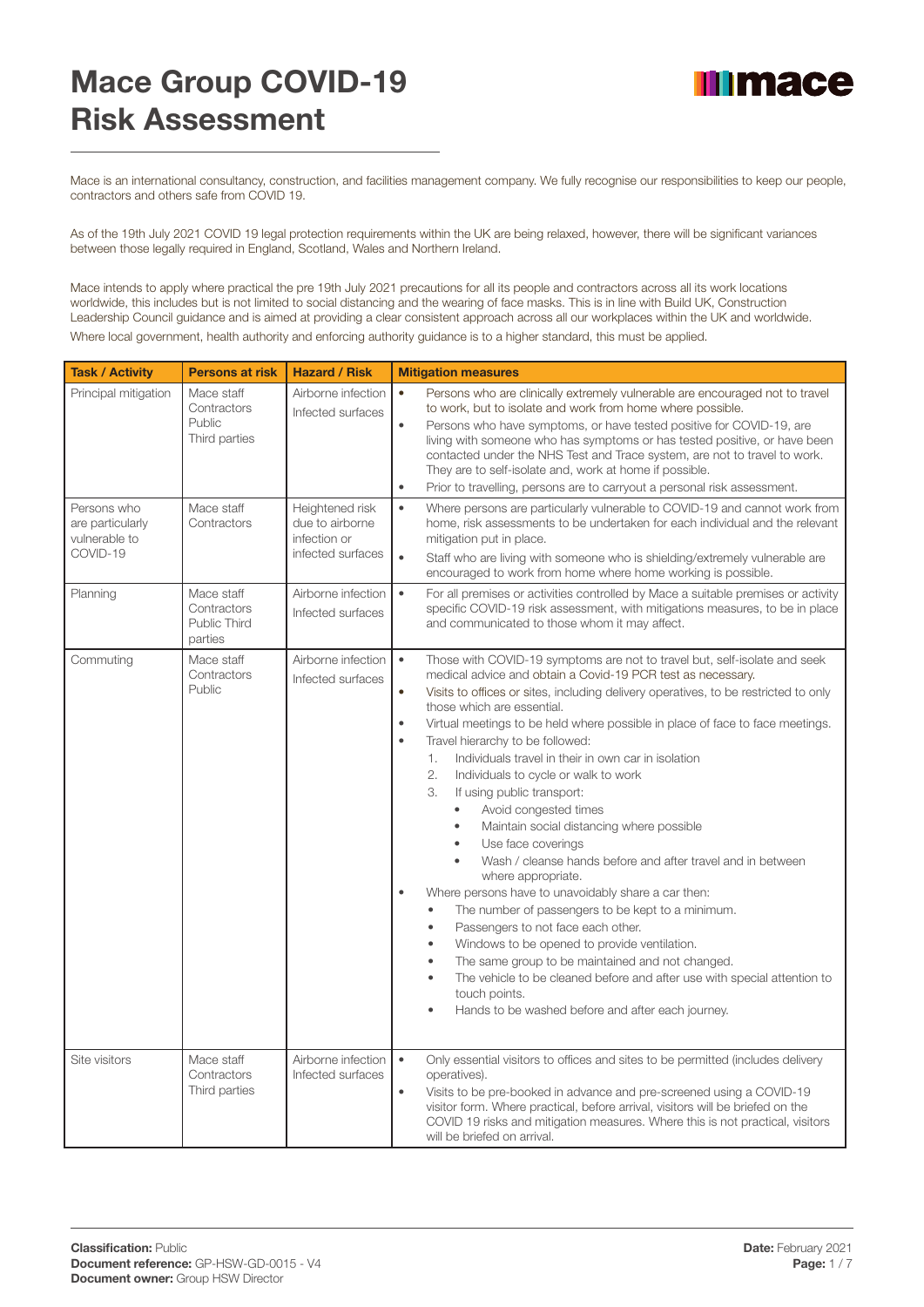# **Illmace**

| <b>Task / Activity</b>                                                                   | <b>Persons at risk</b>                                   | <b>Hazard / Risk</b>                    | <b>Mitigation measures</b>                                                                                                                                                                                                                                                                                                                                                                                                                                                                                                                                                                                                                                                                                                                                                                                                                                                                                                              |
|------------------------------------------------------------------------------------------|----------------------------------------------------------|-----------------------------------------|-----------------------------------------------------------------------------------------------------------------------------------------------------------------------------------------------------------------------------------------------------------------------------------------------------------------------------------------------------------------------------------------------------------------------------------------------------------------------------------------------------------------------------------------------------------------------------------------------------------------------------------------------------------------------------------------------------------------------------------------------------------------------------------------------------------------------------------------------------------------------------------------------------------------------------------------|
| Attendance and<br>work group records                                                     | Mace staff<br>Contractors<br>Third parties               | Unknown<br>transfer of<br>infection     | $\bullet$<br>All persons attending Mace controlled premises (staff contractors, visitors and<br>delivery personnel) will be recorded, including entry and exit times. Contact<br>details will be recorded for notifying anyone that they may have come into<br>contact with a person with COVID-19.<br>Contractors undertaking works where appropriate to keep records of the<br>$\bullet$<br>members of individual work groups.                                                                                                                                                                                                                                                                                                                                                                                                                                                                                                        |
| Training and<br>behaviours                                                               | Mace staff<br>Contractors<br>Third parties<br>The public | Airborne infection<br>Infected surfaces | $\bullet$<br>Good COVID-19 mitigation behaviours at work, travelling to work and at<br>home to be promoted with personnel, as follows:<br>Before first attendance, where practical or on attendance, they will<br>receive an induction of the Premises COVID-19 Risk Assessment and<br><b>Mitigation Measures</b><br>Activity risk assessment and work method briefings before tasks begin<br>$\bullet$<br>Poster campaigns<br>$\bullet$<br>Email communications<br>$\bullet$<br>Reminders at meetings (virtual and physical)<br>$\bullet$<br>By example of Mace managers<br>$\bullet$<br>By maintaining an open and collaborative approach<br>$\bullet$<br>Ensuring communication channels are open directly between workers<br>$\bullet$<br>and senior management<br>Measures to be taken into account to support any person who does not have<br>$\bullet$<br>English as their first language or has visual or hearing difficulties. |
| International travel                                                                     | The public<br>Third parties                              | Airborne infection<br>Infected surfaces | $\bullet$<br>International travel to be restricted to essential travel only.<br>All travel to be agreed by a Mace Board Director.<br>$\bullet$<br>All precautions as recommended by the governments of the countries of<br>$\bullet$<br>departure, arrival and travelling to be adhered to.                                                                                                                                                                                                                                                                                                                                                                                                                                                                                                                                                                                                                                             |
| Work outside<br>the UK or<br>within devolved<br>Government<br>jurisdictions in the<br>UK | Mace staff<br>Contractors<br>The public<br>Third parties | Airborne infection<br>Infected surfaces | $\bullet$<br>Where Mace employ persons outside of the UK, as a minimum, COVID-19<br>risk assessment and mitigation measures to be implemented in line with local<br>government requirements and guidance.<br>Where local government, health authority and enforcing authority guidance is<br>$\bullet$<br>to a higher standard this must be applied.                                                                                                                                                                                                                                                                                                                                                                                                                                                                                                                                                                                    |

#### Premises under Mace control

| <b>Task / Activity</b>             | <b>Persons at risk</b>                  | <b>Hazard / Risk</b>                    | <b>Mitigation measures</b>                                                                                                                                                                                                                                                                                                                                                                                                                                                                                                                                                                                                                                                                                                                                                                                                                                                                                                                                                                                                                                            |
|------------------------------------|-----------------------------------------|-----------------------------------------|-----------------------------------------------------------------------------------------------------------------------------------------------------------------------------------------------------------------------------------------------------------------------------------------------------------------------------------------------------------------------------------------------------------------------------------------------------------------------------------------------------------------------------------------------------------------------------------------------------------------------------------------------------------------------------------------------------------------------------------------------------------------------------------------------------------------------------------------------------------------------------------------------------------------------------------------------------------------------------------------------------------------------------------------------------------------------|
| Entry and exit at<br>work premises | Mace staff<br>Contractors<br>The public | Airborne infection<br>Infected surfaces | Provision of separate entry and exit points with one-way systems where<br>$\bullet$<br>practical.<br>Use of distance markers to maintain social distancing, and queuing system<br>$\bullet$<br>to take account of need for distancing from public and security / reception<br>personnel. Screens may be necessary to achieve this.<br>Marshals to be provided if necessary to help maintain social distancing.<br>٠<br>Alternative entry security systems that necessitate touching surfaces or<br>٠<br>other items to be evaluated and, where of benefit, amend and/or undertake<br>enhanced cleaning/sanitation.<br>Safe disposal facilities for face coverings and other protective clothing that<br>٠<br>may be used during travel to be provided.<br>Hand cleaning/sanitisation stations to be made available.<br>٠<br>For UK offices and projects, the QR code poster needs to be displayed to<br>٠<br>allow individuals using the NHS Track and Trace app to "check in". Please<br>find more information on generating project/location specific QR code here. |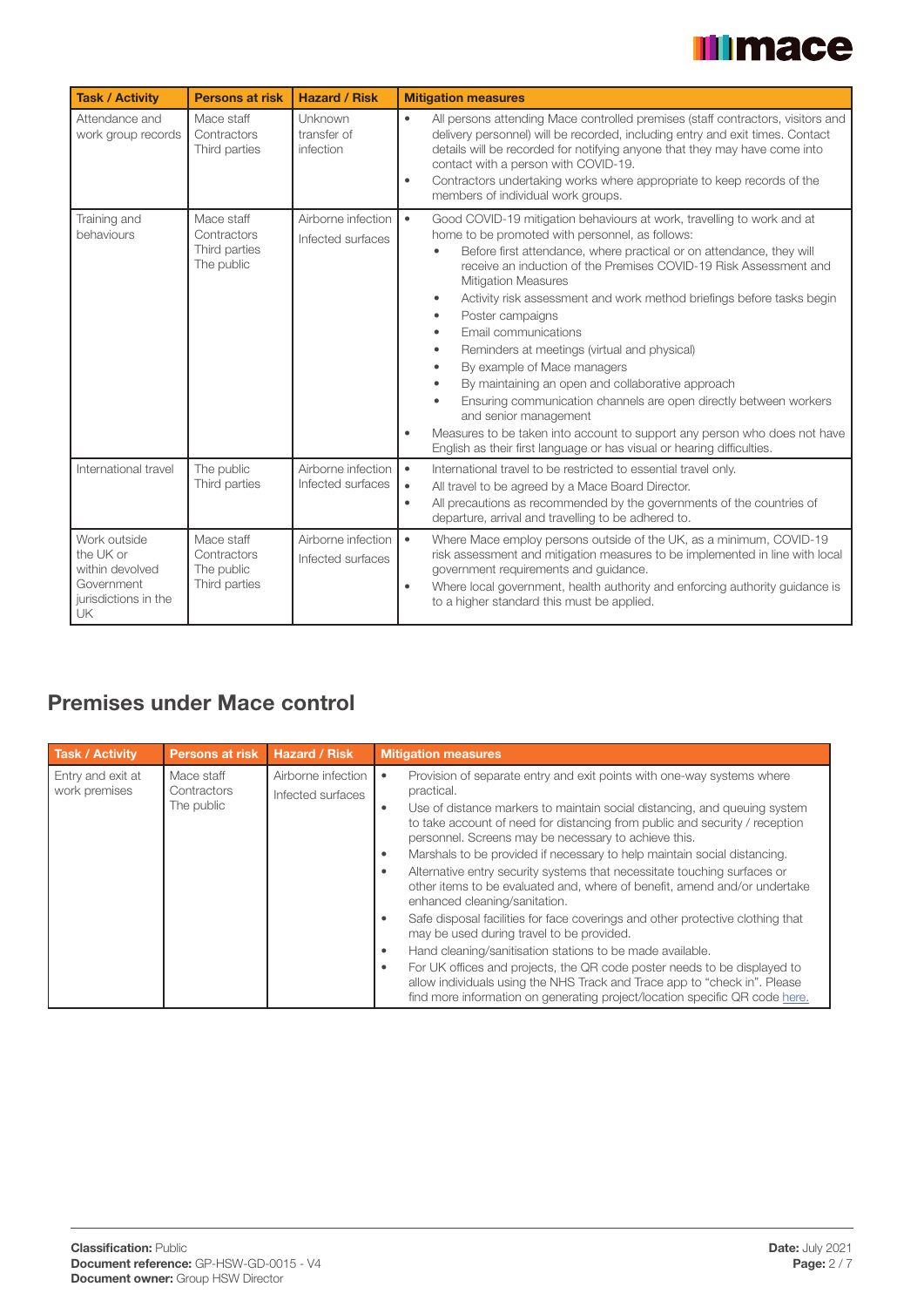

| <b>Task / Activity</b>       | <b>Persons at risk</b>    | <b>Hazard / Risk</b>                    | <b>Mitigation measures</b>                                                                                                                                                                                              |
|------------------------------|---------------------------|-----------------------------------------|-------------------------------------------------------------------------------------------------------------------------------------------------------------------------------------------------------------------------|
| Movement in work             | Mace staff                | Airborne infection                      | $\bullet$<br>Social distancing to be maintained during movements.                                                                                                                                                       |
| premises                     | Contractors               | Infected surfaces                       | Reduced occupancy of work locations/premises to allow social distancing as<br>$\bullet$                                                                                                                                 |
|                              | Third parties             |                                         | per Government guidelines or 2m whichever is the greater distance.<br>$\bullet$                                                                                                                                         |
|                              |                           |                                         | Distance markers to maintain social distancing and signage to clearly identify<br>one-way systems.                                                                                                                      |
|                              |                           |                                         | One-way movement routes to be implemented, including separate up and<br>$\bullet$                                                                                                                                       |
|                              |                           |                                         | down stairs where possible/practical.                                                                                                                                                                                   |
|                              |                           |                                         | Lift/passenger hoist use restricted to essential users and numbers that enable<br>$\bullet$<br>social distancing. Where there is more than one person, appropriate face<br>covering must be worn.                       |
|                              |                           |                                         | Touch points to be reduced to minimum by securing doors open where<br>$\bullet$<br>practical and safe to do so. Non-automatic closing fire doors must remain                                                            |
|                              |                           |                                         | closed.<br>Alternatives to security access systems requiring touching of surfaces<br>$\bullet$                                                                                                                          |
|                              |                           |                                         | investigated (for example, key pads), and implemented where of benefit.<br>Frequent cleaning and sanitisation of movement routes with special attention<br>$\bullet$                                                    |
|                              |                           |                                         | to touch points such as handrails, door handles, lift/hoist calls.<br>$\bullet$                                                                                                                                         |
|                              |                           |                                         | Hand cleaning/sanitising stations to be positioned at strategic locations<br>around offices and sites.                                                                                                                  |
|                              |                           |                                         | Posters located at strategic positions to communicate the need for social<br>$\bullet$<br>distancing at all times and frequent cleansing of hands.                                                                      |
|                              |                           |                                         | Face coverings will be worn in designated areas, including canteens and<br>$\bullet$                                                                                                                                    |
|                              |                           |                                         | other enclosed common areas and transit routes. Additional requirements<br>may be specified at individual premises following a site specific risk                                                                       |
|                              |                           |                                         | assessment. Where local Government requirements are to a higher standard                                                                                                                                                |
|                              |                           |                                         | these will be implemented.                                                                                                                                                                                              |
| Work activities<br>(Offices) | Mace staff<br>Contractors | Airborne infection<br>Infected surfaces | $\bullet$<br>Prior to travelling, persons are to carryout a personal risk assessment. It<br>is recommended that those traveling undertake a lateral flow test before                                                    |
|                              | Third parties             |                                         | recommencing traveling and then twice a week.<br>Visitors to offices or sites, including delivery operatives, restricted to only<br>$\bullet$                                                                           |
|                              |                           |                                         | those which are essential.                                                                                                                                                                                              |
|                              |                           |                                         | Where physical meetings take place then:<br>$\bullet$                                                                                                                                                                   |
|                              |                           |                                         | Social distancing to be maintained, placing signage indicating the<br>maximum occupancy and removing excess chairs. Numbers to be<br>restricted to essential attendees.                                                 |
|                              |                           |                                         | Duration of meeting to be as short as possible. Provide good ventilation<br>$\bullet$<br>with fresh air (for example, meeting to be held in openair if possible, or                                                     |
|                              |                           |                                         | open windows and keep doors open)<br>Meeting areas to be regularly cleaned/sanitised and cleaning/sanitisation<br>$\bullet$                                                                                             |
|                              |                           |                                         | products made available.<br>Hand cleaning/sanitation station to be at entrance/exit to meeting                                                                                                                          |
|                              |                           |                                         | rooms.<br>Workstations/desks to be located (or occupied) to maintain social<br>$\bullet$<br>distancing. Screens may be used to achieve this.                                                                            |
|                              |                           |                                         | Staff to be encouraged to limit, as far as possible, their movements with<br>$\bullet$<br>in the premises and use other methods than face to face discussions.                                                          |
|                              |                           |                                         | Reduce occupancy of work locations/premises to allow social<br>$\bullet$<br>distancing,                                                                                                                                 |
|                              |                           |                                         | Workstation locations and equipment to be cleaned/sanitised regularly,<br>$\bullet$<br>especially between users. Cleaning/sanitation products to be provided                                                            |
|                              |                           |                                         | adjacent to work locations for additional self-cleaning.<br>Hand cleaning/sanitisation to be located in close proximity to all workstations,<br>$\bullet$                                                               |
|                              |                           |                                         | refreshment areas and copiers/printers, together with posters detailing the<br>need and method of hand cleansing.                                                                                                       |
|                              |                           |                                         | COVID-19 safe handling system to be in place for all mail and other good<br>$\bullet$<br>delivered, including isolation and sanitisation system.                                                                        |
|                              |                           |                                         | COVID-19 office cleaning plan to be in place detailing safe system of work for<br>$\bullet$                                                                                                                             |
|                              |                           |                                         | cleaning/sanitisation, methods, locations, high risk touch points, frequency<br>and records.                                                                                                                            |
|                              |                           |                                         | Facility service contractors to review and update their activity risk-<br>$\bullet$<br>assessments to include COVID-19 risks and adapt measures accordingly to<br>be in line with the measures in this risk assessment. |
|                              |                           |                                         | The Mace Operate COVID-19 'Back-to-Work Guide' and the Mace office<br>$\bullet$                                                                                                                                         |
|                              |                           |                                         | layout guidance - 'Reducing COVID-19 Transmission in the Workplace' will<br>be used as a guide for all Mace offices.                                                                                                    |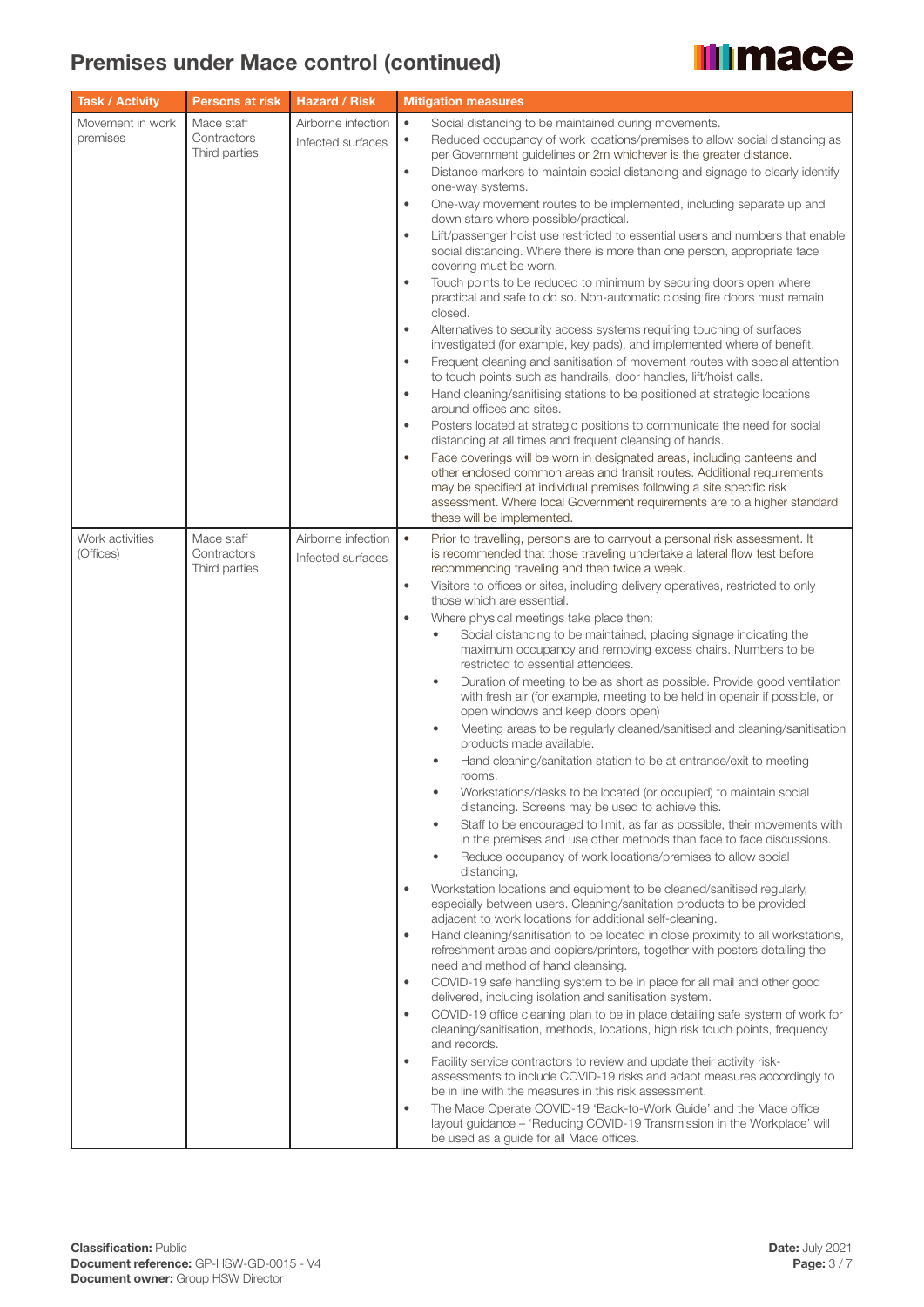# **Illimace**

| <b>Task / Activity</b>     | <b>Persons at risk</b>                                   | <b>Hazard / Risk</b>                    | <b>Mitigation measures</b>                                                                                                                                                                                                                                                                                                                                                                                                                                                                                                                                                                                                                                                                                                                                                                                                                                                                                                                                                                                                                                                                                                                                                                                                                                                                                                                                                                                                                                                                                                                                                                                                                                                                                                                                                                                                                                                                                                                                                                                                                                                                                                 |
|----------------------------|----------------------------------------------------------|-----------------------------------------|----------------------------------------------------------------------------------------------------------------------------------------------------------------------------------------------------------------------------------------------------------------------------------------------------------------------------------------------------------------------------------------------------------------------------------------------------------------------------------------------------------------------------------------------------------------------------------------------------------------------------------------------------------------------------------------------------------------------------------------------------------------------------------------------------------------------------------------------------------------------------------------------------------------------------------------------------------------------------------------------------------------------------------------------------------------------------------------------------------------------------------------------------------------------------------------------------------------------------------------------------------------------------------------------------------------------------------------------------------------------------------------------------------------------------------------------------------------------------------------------------------------------------------------------------------------------------------------------------------------------------------------------------------------------------------------------------------------------------------------------------------------------------------------------------------------------------------------------------------------------------------------------------------------------------------------------------------------------------------------------------------------------------------------------------------------------------------------------------------------------------|
| Work activities<br>(Sites) | Mace staff<br>Contractors<br>The public<br>Third parties | Airborne infection<br>Infected surfaces | Office activities as above.<br>$\bullet$<br>Where physical meetings take place:<br>$\bullet$<br>Social distancing to be maintained.<br>Numbers to be restricted to the number of persons the room can safely<br>hold with social distancing in place.<br>Duration of meetings to be as short as possible.<br>$\bullet$<br>Good ventilation with fresh air to be provided (for example, meeting to<br>$\bullet$<br>be held in open air if possible, or open windows and keep doors open)<br>Meeting areas to be regularly cleaned/sanitised and cleaning/sanitisation<br>$\bullet$<br>products made available.<br>Hand cleaning/sanitation station to be set up at entrance/exit to meeting<br>rooms.<br>Each work activity risk assessment to include the risks and mitigation<br>$\bullet$<br>measures due to COVID-19. Contents to be briefed to those undertaking the<br>work and others whom it may affect before work commences.<br>Social distancing to be maintained during the work activity. Screens and<br>$\bullet$<br>barriers may be used to achieve this. Where this cannot be achieved:<br>Number of operatives involved in task to be minimised.<br>Minimise the frequency and time that operatives are closer than<br>٠<br>Government social distancing requirements.<br>Operatives to wear appropriate face coverings and other protective<br>$\bullet$<br>clothing<br>Operatives to work side by side or facing away from each other.<br>$\bullet$<br>Maintain groups of operatives who are required to work together (do not<br>$\bullet$<br>change the team).<br>Increase ventilation in enclosed spaces.<br>$\bullet$<br>Consider zoning of work areas and implement where practical to<br>$\bullet$<br>minimise unnecessary interfaces and help maintain social distancing.<br>Operatives to wash/sanitise their hands before and after using any<br>equipment and plant.<br>Use of plant and equipment, where practical, to be restricted to one<br>$\bullet$<br>person and cleaned/sanitised regularly, especially between users<br>(including cabs/operator and work locations of mobile plant). |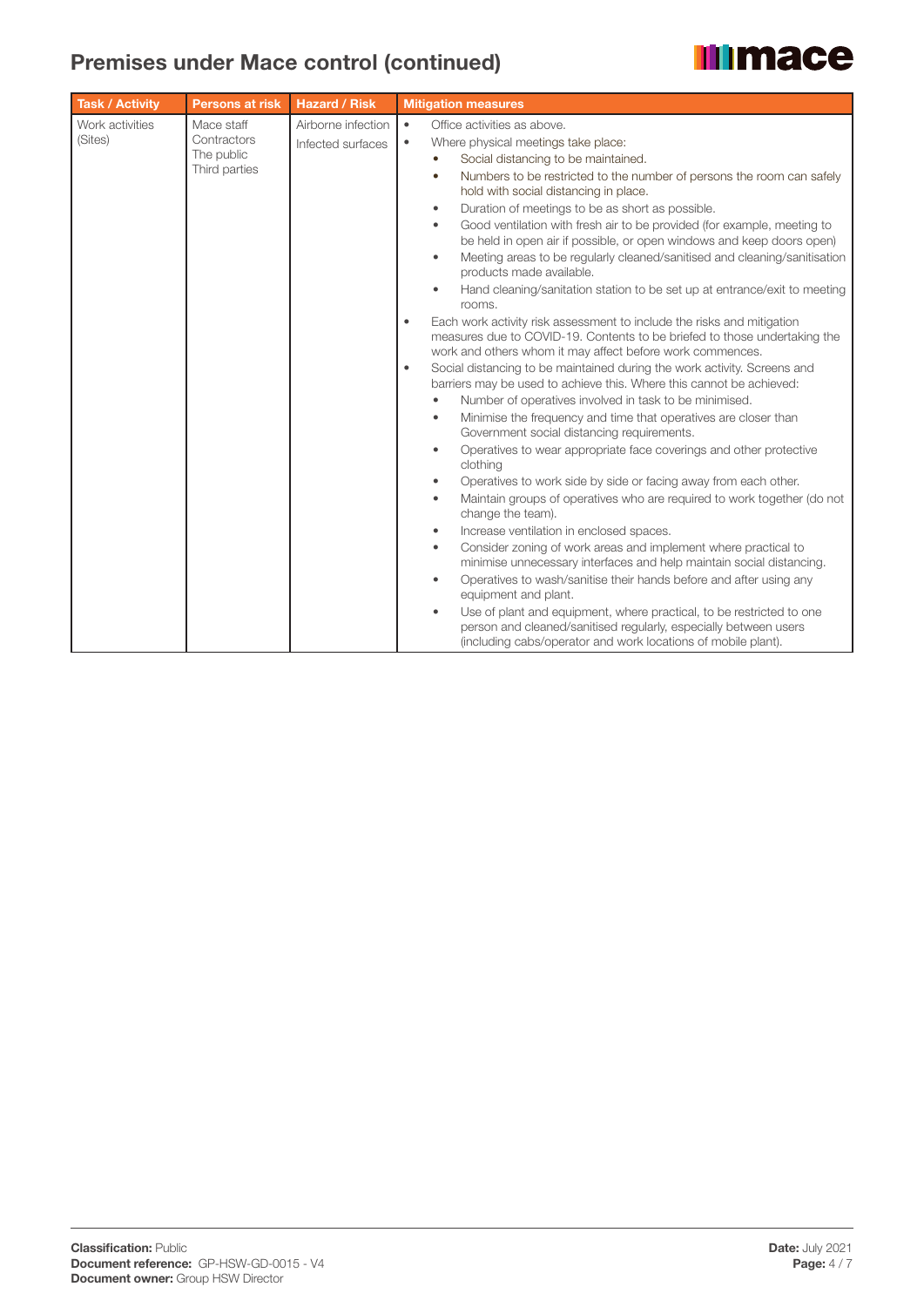| <b>Task / Activity</b>           | Persons at risk                            | <b>Hazard / Risk</b>                    | <b>Mitigation measures</b>                                                                                                                                                                                                                                                                                                                                                                                                                                                                                                                                                                                                                                                                                                                                                                                                                                                                                                                                                                                                                                                                                                                                                                                                                                          |
|----------------------------------|--------------------------------------------|-----------------------------------------|---------------------------------------------------------------------------------------------------------------------------------------------------------------------------------------------------------------------------------------------------------------------------------------------------------------------------------------------------------------------------------------------------------------------------------------------------------------------------------------------------------------------------------------------------------------------------------------------------------------------------------------------------------------------------------------------------------------------------------------------------------------------------------------------------------------------------------------------------------------------------------------------------------------------------------------------------------------------------------------------------------------------------------------------------------------------------------------------------------------------------------------------------------------------------------------------------------------------------------------------------------------------|
| Welfare                          | Mace staff<br>Contractors<br>Third parties | Airborne infection<br>Infected surfaces | All welfare<br>Personnel numbers to be restricted to achieve social distancing. Where<br>$\bullet$<br>appropriate, screens will be used to segregate personnel.<br>Where practical one-way entry/exit and movement routes will be established.<br>$\bullet$<br>Safe individual seating, changing, washing and queuing locations will be<br>$\bullet$<br>clearly identified with markers. Where appropriate, marshals will be provided<br>to maintain distancing.<br>Hand cleaning/sanitisation stations will be located at entrances, exits and<br>$\bullet$<br>strategic locations within facilities,<br>Frequent cleaning/sanitation will take place with particular attention to touch<br>$\bullet$<br>points.<br>Cleaning/sanitisation materials will be provided for personnel to undertake<br>$\bullet$<br>additional cleaning if they feel necessary.<br>All facilities will be provided with good fresh air ventilation (not recirculated).<br>$\bullet$<br>Face coverings will be worn in welfare areas. Additional face covering<br>$\bullet$<br>requirements may be specified at individual sites, following a site specific risk<br>review.<br>Canteens - additional mitigation<br>At serveries all products to be kept behind screens and served by an |
|                                  |                                            |                                         | attendant.<br>$\bullet$<br>Face coverings will be worn except when seated and consuming food or<br>beverages. Payment by credit/debit card only (contactless).<br>Review choice of cutlery/plates and method of collection to reduce multiple<br>$\bullet$<br>touch points.<br>Eating locations to be cleaned/sanitised between occupants, and products<br>$\bullet$<br>provided for additional self-cleaning.<br>Self-food/drink preparation areas will be cleaned regularly and provided with<br>$\bullet$<br>cleaning materials for self-cleaning.<br>Breaks will be staggered to achieve social distancing requirements and<br>enable cleaning/sanitisation between sessions.                                                                                                                                                                                                                                                                                                                                                                                                                                                                                                                                                                                   |
|                                  |                                            |                                         | Changing rooms - additional mitigation<br>Staggered start and finishing times will be implemented where necessary to<br>enable social distancing.<br>Individuals' traveling and work clothing will be individually and separately<br>$\bullet$<br>stored.<br>Toilets - additional mitigation<br>Type of hot air hand-dryer to be assessed against spreading potentially<br>contaminated water droplets. Disposable paper hand towels to be used<br>where they present a lower risk.<br>Rest and prayer rooms - additional mitigation<br>Where possible, clean between users with particular focus on touch points.<br><b>Cleaning and sanitation</b><br>A COVID-19 cleaning plan will be in place detailing the cleaning arrangements<br>for all welfare facilities with appropriate records of cleaning kept.                                                                                                                                                                                                                                                                                                                                                                                                                                                      |
| Kitchens and food<br>preparation |                                            |                                         | Catering company to provide HACCP/ risk assessments / method statements for<br>food preparation and serving that include COVID 19 risks to staff, customers and<br>others.                                                                                                                                                                                                                                                                                                                                                                                                                                                                                                                                                                                                                                                                                                                                                                                                                                                                                                                                                                                                                                                                                          |

**Illimace**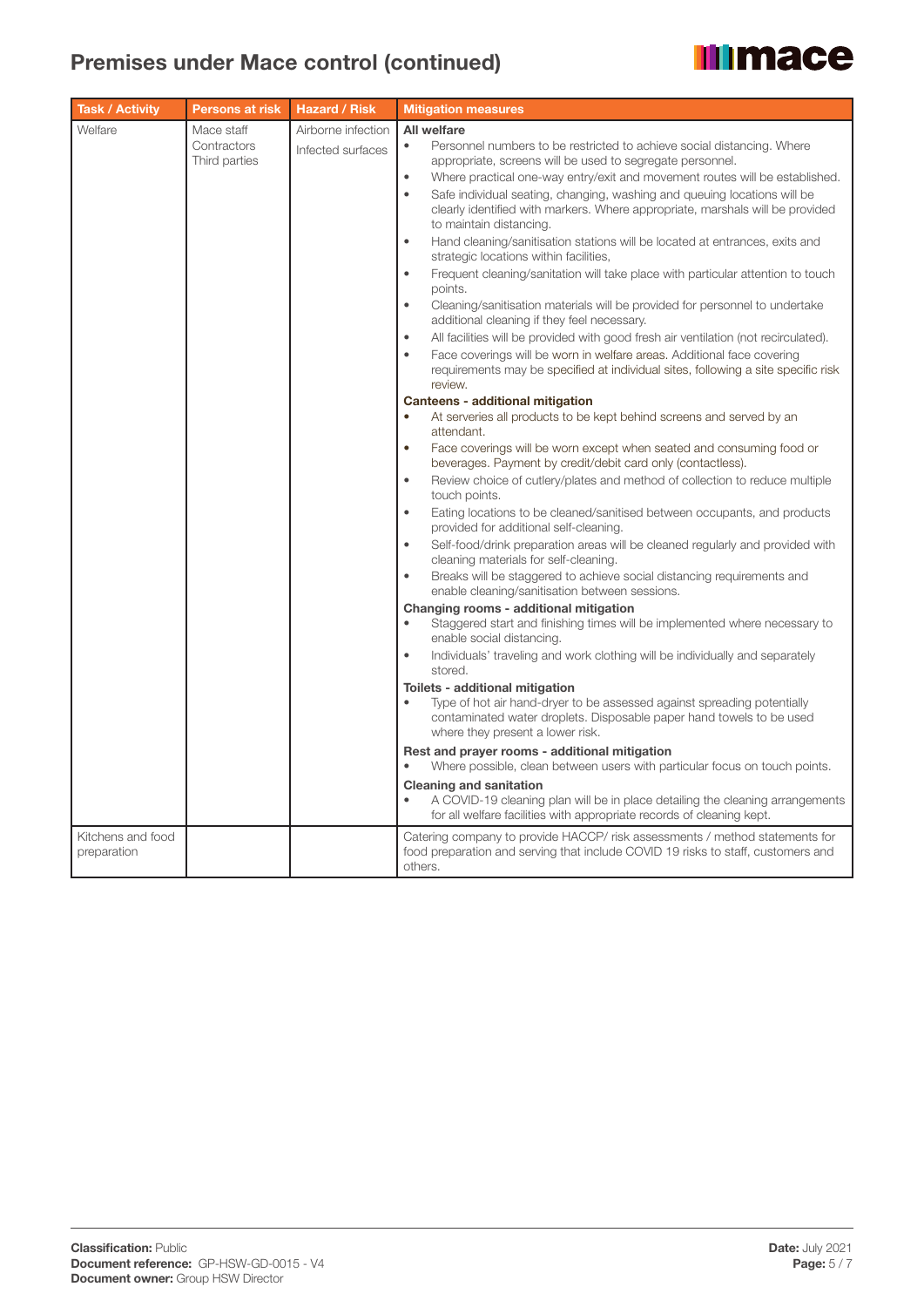| <b>Task / Activity</b>                               | <b>Persons at risk</b>                                   | <b>Hazard / Risk</b>                    | <b>Mitigation measures</b>                                                                                                                                                                                                                                                                                                                                                                                                                                                                                                                                                                                                                                                                                                                                                                                                                                                                                                                                                                                                                                                                                                                                                                                                                                                                                                                                                                                                                                                                 |
|------------------------------------------------------|----------------------------------------------------------|-----------------------------------------|--------------------------------------------------------------------------------------------------------------------------------------------------------------------------------------------------------------------------------------------------------------------------------------------------------------------------------------------------------------------------------------------------------------------------------------------------------------------------------------------------------------------------------------------------------------------------------------------------------------------------------------------------------------------------------------------------------------------------------------------------------------------------------------------------------------------------------------------------------------------------------------------------------------------------------------------------------------------------------------------------------------------------------------------------------------------------------------------------------------------------------------------------------------------------------------------------------------------------------------------------------------------------------------------------------------------------------------------------------------------------------------------------------------------------------------------------------------------------------------------|
| Emergency and<br>first aid                           | Mace staff<br>Contractors<br>The public<br>Third parties | Airborne infection<br>Infected surfaces | $\bullet$<br>First aid rooms to be cleaned/sanitised between patients/occupants, with<br>particular attention paid to touch points/surfaces. Fresh air ventilation to be<br>provided.<br>First aiders to receive COVID-19 safe patient briefing.<br>$\bullet$<br>Where possible, patient to self-treat under guidance of first aider who is<br>$\bullet$<br>socially distancing<br>Where social distancing is not practical, first aider to use PPE as per<br>$\bullet$<br>Government guidelines. If CPR is required, only chest compressions to be<br>undertaken, not mouth to mouth resuscitation. The patient's mouth and nose<br>should be covered with a cloth to help prevent infection transmittal.<br>Emergency evacuation procedures to minimise the breach of social distancing<br>$\bullet$<br>as far as possible. Assess muster point location size and if inadequate to<br>ensure social distancing whilst waiting for all-clear, adopt a disperse protocol.<br>Emergency services access points and facilities to take account of COVID-19<br>$\bullet$<br>mitigation measures as far as practical.<br>$\bullet$<br>Any persons suffering from COVID-19 symptoms while at work:<br>To be isolated until, if appropriate, medical advice is obtained/testing<br>arranged/safe travel home is organised.<br>Details of persons they have been in contact with at their place of works<br>$\bullet$<br>will be determined.<br>Areas they have been in will be cleaned/sanitised |
| High COVID-19<br>risk activities                     | Mace staff<br>Contractors                                | Airborne infection<br>Infected surfaces | For activities such as security staff, marshals, reception staff, canteen staff and<br>cleaners, specific detailed risk assessments with mitigation measures will be<br>undertaken and the contents briefed to the relevant personnel.                                                                                                                                                                                                                                                                                                                                                                                                                                                                                                                                                                                                                                                                                                                                                                                                                                                                                                                                                                                                                                                                                                                                                                                                                                                     |
| Control,<br>coordination<br>monitoring and<br>review | Mace staff<br>Contractors<br>The public<br>Third parties | Airborne infection<br>Infected surfaces | Control:<br>All activities where social distancing cannot be maintained to only be undertaken<br>after a suitable risk assessment is in place, briefed to the operatives and an<br>authorisation to proceed issued by Mace.<br><b>Coordination:</b><br>A daily briefing meeting (maintaining social distancing and good hygiene) to be<br>held to coordinate works between contractors and enable COVID-19 mitigation<br>measures to be effective.<br><b>Monitoring:</b><br>Mace staff, together with contractors, to monitor compliance with the COVID-19<br>mitigation measures and record the findings on Yellow Jacket.<br><b>Review:</b><br>The results of monitoring and any communication/liaising with others to be<br>reviewed at regular intervals by the Mace team and corrective actions put in place.                                                                                                                                                                                                                                                                                                                                                                                                                                                                                                                                                                                                                                                                         |

**Illimace**